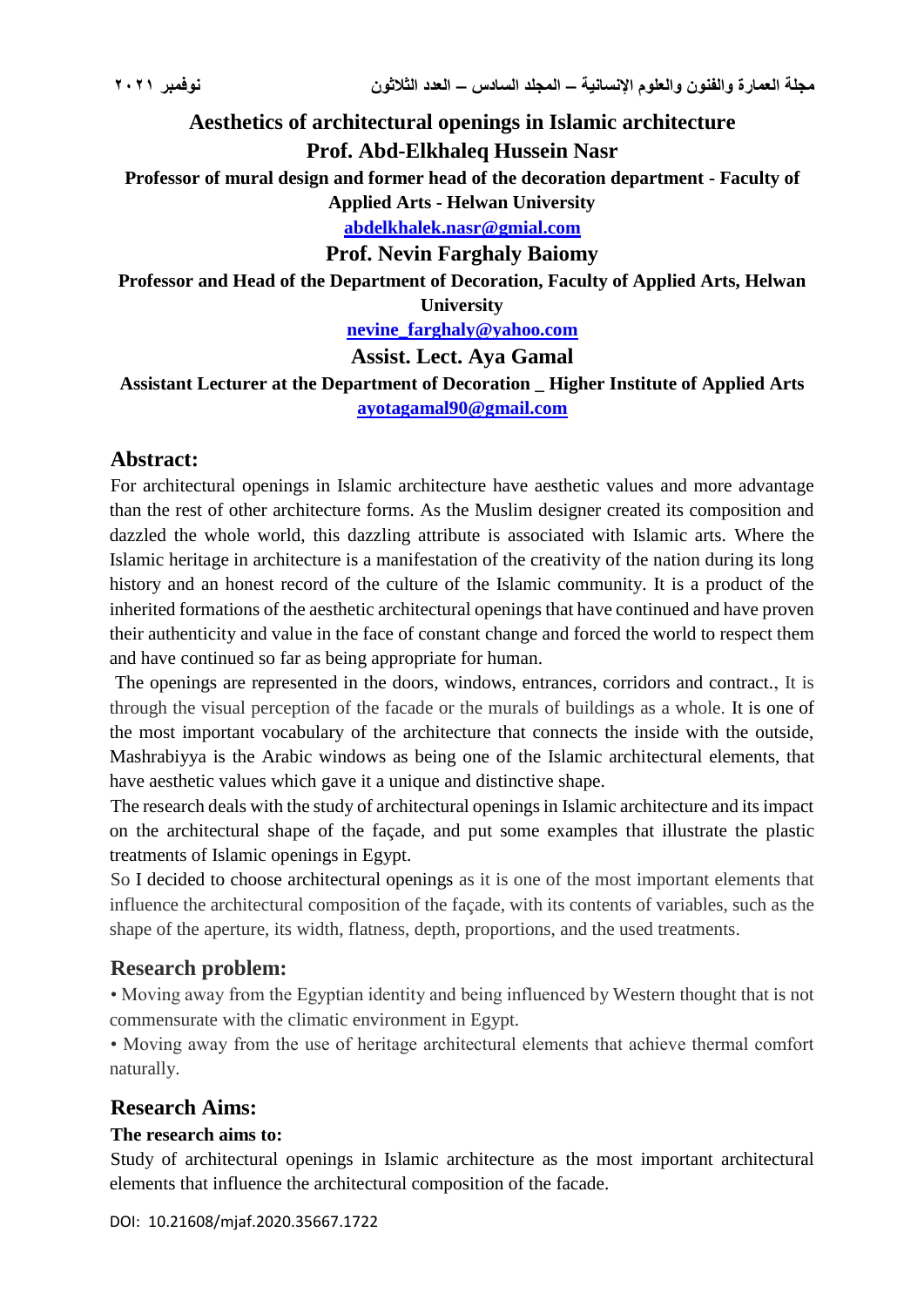# **Research Importance:**

The importance of the research lies in the following:

- The importance of shaping architectural openings and their direct impact on the facades.
- Expressing the Egyptian identity with plastic treatments for architectural openings.
- The need to supply buildings with natural lighting, fresh air and solar energy.

# **Research Methodology:**

• Descriptive analytical method: Through the presentation and analysis of some architectural openings in Islamic architecture in Egypt.

Islamic architectural art was based in its early years on architectural and decorative elements that were consistent with its spirituality, its achievements came out almost similar to each other in the rest of the Islamic countries with a slight variation that each environment could bear and specialized in it, and dictated by the talents of its inherited people, in terms of architecture, decoration, experience and traditions.

Islamic buildings appear contiguous among them, with no spaces between them in order to bring harmony among people, so Islamic architecture focused more on the inside than on the outside, on the privacy of homeowners.

# **Architectural elements used in the treatment of architectural openings:**

# **1) Mashrabiya:**

The "mashrabiya" was a good solution to overcome the problems of ventilation and the view on the outside, reduce the intensity of light and block the sun's rays with full decorative panel. It is noticeable that the area covered by the mashrabiyas usually exceeds the area of the regular window, to compensate for the diminution of lighting and ventilation together, and the spaces between the brightness of the mashrabiyas allow, like the transparency of the stained glass panels and the opening of the windows to light, to infiltrate through it and the desolation of the interior with the familiarity and glow of the outside.

#### **Mashrabiya functions:**

The Egyptian architect, Hassan Fathy, identified five functions of the mashrabiya:

# **1) Temperature control (summer and winter):**

The biggest cause of high temperatures in interior architectural spaces is direct heat gain from sunlight, and therefore it is advised to avoid rays falling on windows with a large and direct angle of incidence, and to be satisfied with reflective glare with less intensity that does not cause thermal gain in the interior. Since the mashrabiya allowed large openings in the walls, it became possible for a constant stream of air to pass through its small openings into the rooms, which helps the users of the place to lose heat from their bodies through sweating. The locals used to place pottery drinking vessels in the Mashrabiyas, which allowed the air entering the building to lose its heat by evaporating parts of the drinking water in the vessels, thus entering the "relatively" cold air into the rooms, and the design of the bars and the openings of the mashrabiya allows sunlight. In winter, by entering the internal architectural void, where these openings are designed, angles of the fall of the sun in winter (as they are closer to the ground) were taken into account, and thus this increases the interior temperature and the residents feel warm, the turning point of the mashrabiya that it has become a tool to temper the hot weather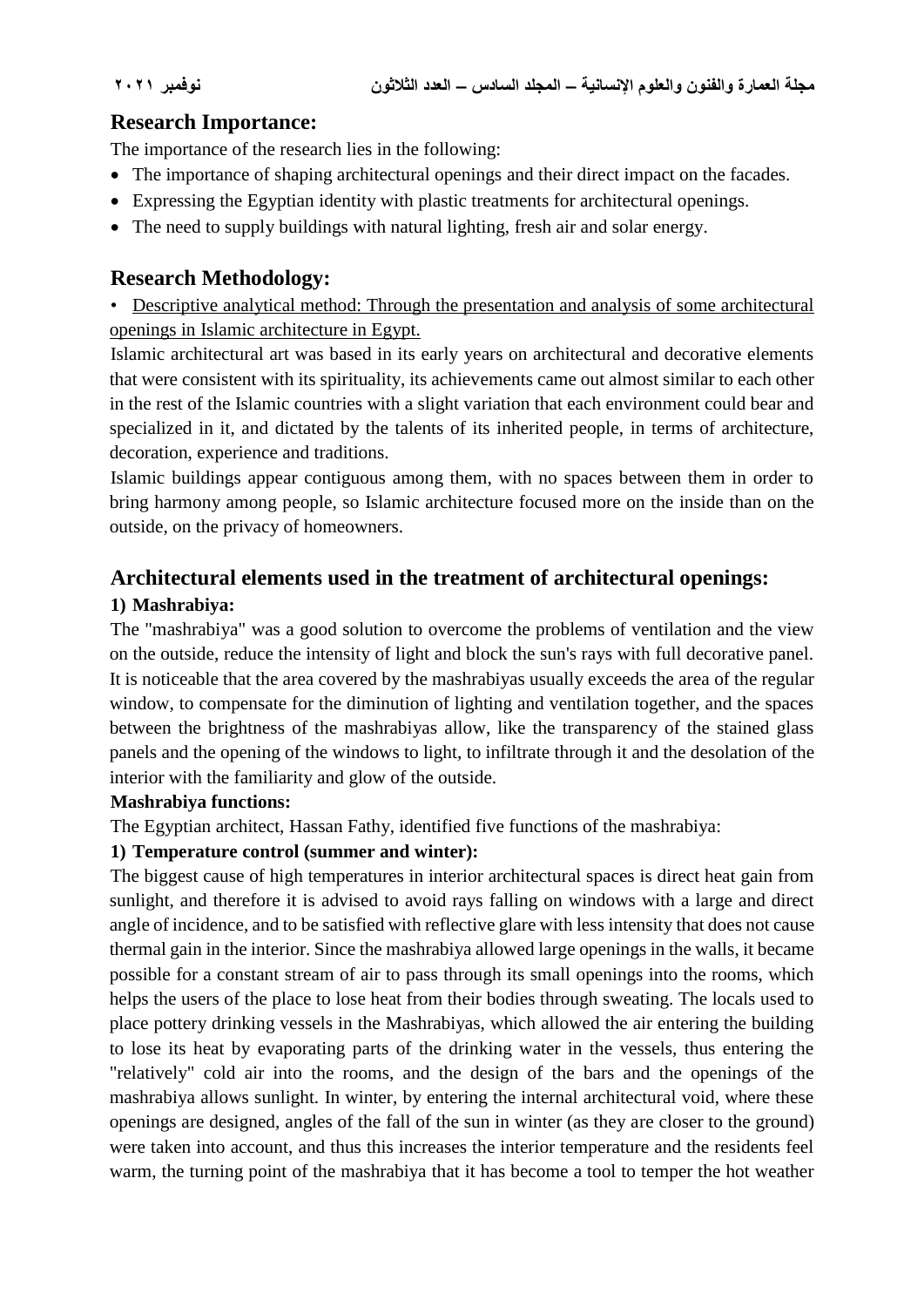and a tool to keep temperatures warm in winter; Therefore, the designer must fully understand the functionality of the mashrabiya and its response to sunlight in both seasons.

#### **2) Adjust the passage of light:**

The designer should choose the spacing and the size of the rods suitable for the mashrabiya that covers an opening in the front so that it intercepts direct solar radiation. On the southern façades, a clamp with small separation distances is used. The gradient in the intensity of the light (the gradient resulting from falling on the bars of a circular section) reduces the intensity of the contrast between the darkness of the bars (impermeable to light) and the intensity of glare between them; Therefore, the eye of the beholder is not dazzled by this contrast between blackness and whiteness, unlike what happens when using sun refractors, and it is preferable that the mashrabiya rods located at the human level are close to each other, to increase the refractions in the light passing through them, thus reducing the dazzling resulting from the rays of the sun and the components of the mashrabiya, and to compensate for the lack of lighting at the lower level, it is preferable to increase the distance between the bars as we head up .

#### **3) Adjust the air flow :**

The mashrabiya with large clear openings provides larger spaces in the clamp, which helps the flow of air into the room, but when lighting considerations require narrow openings to reduce dazzling, the air flow is significantly reduced, compensating for this negative airflow deficiency through larger openings between the mashrabiya rods in the upper part of it, and from here appeared the main parts of the mashrabiya, which are: - A lower part consisting of a narrow clamp with fine rods - an upper part consisting of a wide clamp with wide cylindrical wooden bars (the tank style). If the airflow calculations remain insufficient, the negative deficiency can be compensated by opening the entire façade and then covering it with a very wide mashrabiya.

#### **4) Increase the humidity of the air stream :**

It is done through two methods: placing pottery jars with high porosity in the mashrabiya, the passage of air current over these jars leads to the evaporation of quantities of water on its surface due to its high porosity, thus the air current cools down, this process is called evaporative cooling, and this process does not affect the thermal content of the air, because evaporative cooling reduces the latent heat of the air and thus increases the humidity of the air. All organic fibers, such as the wood are used in mashrabiyas, absorb and filter reasonable amounts of water quite easily. As long as it is not covered or painted, the air passing through the executed wooden mashrabiya will lose some of its moisture by the absorption of the wooden bars for it, if it is moderately cold, as it is of high quantity at night, and when the mashrabiya is heated by direct sunlight it loses this moisture to the air and it will flow through it. This technique can be used to increase the humidity of dry air during the heat of the day, and to cool and humidify the air at the times when it is most needed. The mashrabiya rods have optimum and relative sizes between them, depending on the area of surfaces exposed to the air, and the rate at which air passes through them. Therefore, increasing the surface area by increasing the size of the rods leads to increased cooling and hydration effects. In addition, a large rod simultaneously has a larger surface area that increases its ability to absorb water vapor in addition to the cooling caused by the evaporation of water on its surface. Its water absorption capacity is also greater, which enables it to continue the process of releasing water vapor by evaporation for a longer period of time.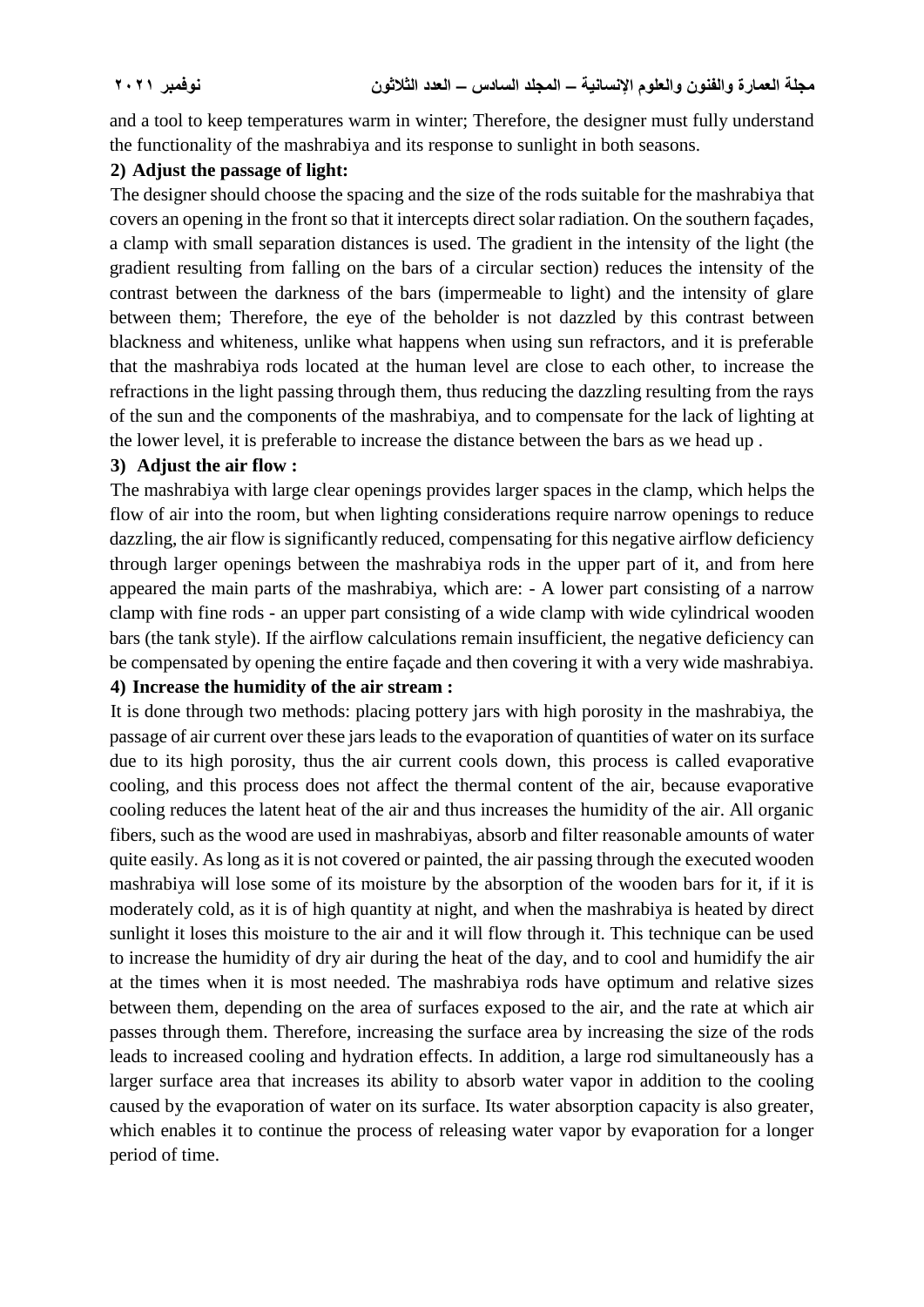At night, the mashrabiya absorbs moisture carried by the wind and passes through the separators when heated by the sun's rays, it releases moisture into the air that passes through, thus increasing the humidity inside the house and reducing its temperature.

#### **5) Providing privacy for residents :**

In addition to its physical effects, the mashrabiya provides privacy to residents while at the same time allowing them to look outside through it. This supports the use of the two-part mashrabiya, as the lower part guarantees privacy, while the air flows through the upper part of it, and this gives the mashrabiya a wonderful psychological dimension where the inhabitant feels that he is not separated from the external spaces, without losing the factor of solitude, which gives the inhabitant a sense of reassurance.

#### **2) Entrances :**

The entrance in general has a symbolic meaning, as it is the boundary between the inside and the outside, and in the religious building it is the outlet that transfers us from what is unholy to what is sacred. The entrance in general is a summation of the architecture of the facade of the mosque, as it is its focal point, with its lofty height that is worthy of the House of God. There is usually only one entrance to the mosque, a symbol of the oneness of God. This same concept, as well as this same symbol, is prevalent in non-Islamic religious buildings in general, whether they are a cathedral, a Pharaonic temple, or a Hindu temple, except in some individual cases. Even in the mosques where different doctrines were taught, no one would think that they have only one door, as all these doctrines are derived from one origin and they all involve the worship of one god. In order for the entrance to symbolize welcoming the arrivals, the door was constructed in the form of a retreating "entry" rather than in the form of a prominent exterior linked to the desecration of the highway. Likewise, the entrance to the mosque, with its height and verticality, symbolizes the aspiration towards the sanctity of heaven, and therefore the entrance architecture was extended as far as the height of the facade.

The entrances to public buildings and palaces in Islamic architecture were distinguished by their enormity, and their frames, arches, and recessed mihrab-shaped curves which were often lengthened until they reached the height of the walls of the facade and may have exceeded them as well. The first explicit and clear entrance in religious architecture in Egypt was the western entrance located in the axis of the Al-Hakim Mosque (380 - 403 E) It is similar to the entrance to the Mahdia Mosque in Tunis (308 AH), where the door was placed in a large compartment, knotted with a pointed arch, and the entrance block protruded from the azimuth of the facade. It dried up, or "stream" that ends at a man's knot, and breaks and turns inside the compartment. **3) Wind-Catcher :** 

It is an air well installed in the corner in the direction of the wind from the hall, and when the humid winds blow in Egypt from the northwest, the two sides of this well are closed and its sides from the north and west are open and its roof is tilted higher in the direction of the wind to catch the moist air and push it inside.

Hassan Fathy also explains the importance of using the chanqaf to ventilate the building, as it attracts air from the top of the building and directs it inward, so that the muqaf works as a method of cooling by using traditional energy, which is parallel in its goal of using solar energy for heating.

The tunnels played an indirect role in lighting from the highest level so as not to harm the eye, and also helped reduce the inconvenience and noise from the outside, which may accompany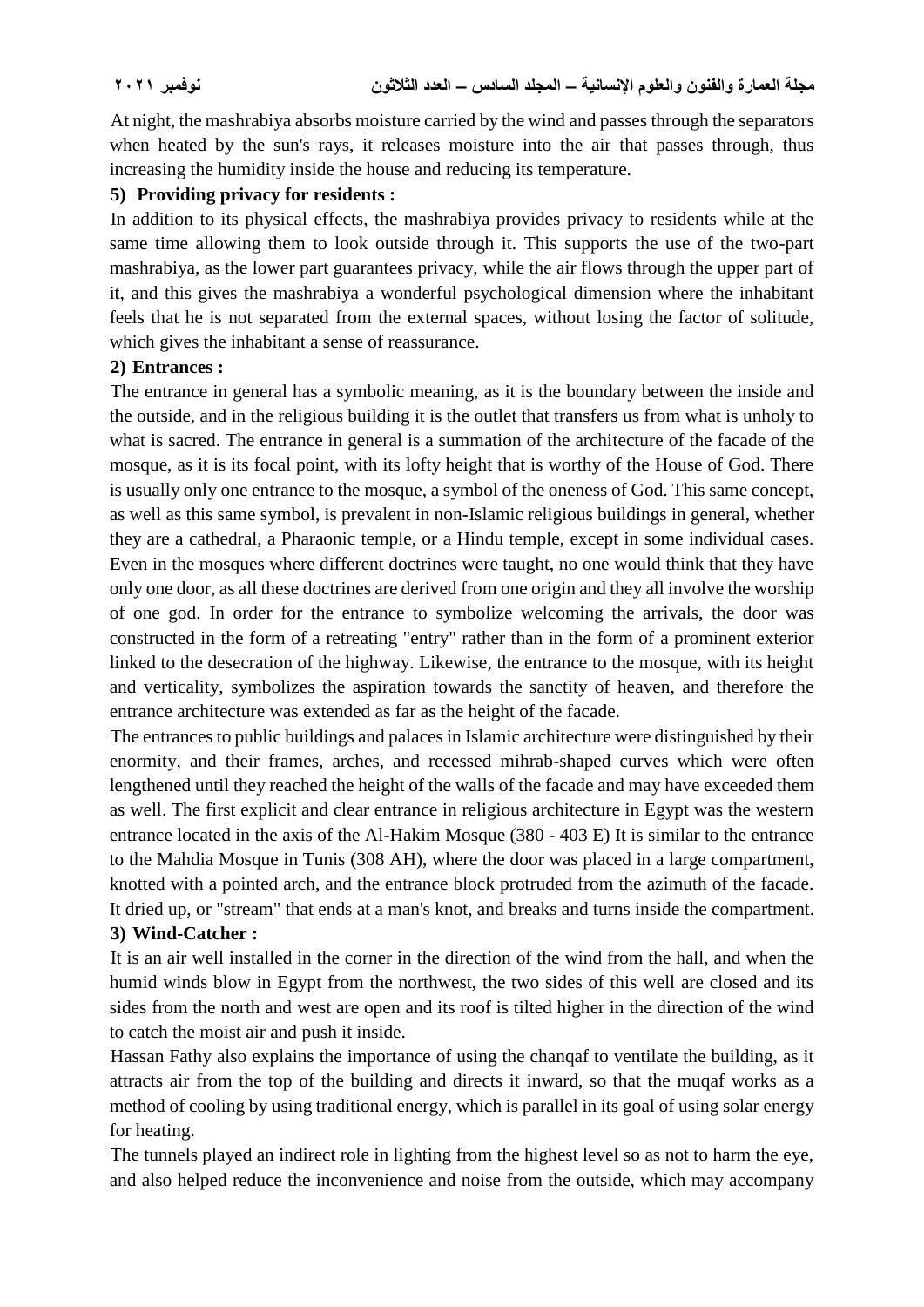the natural ventilation by the window, all of this confirms the ability of this element to treat the climatic intensity of heat in a way that exceeds functionally, what modern conditioning methods have not achieved.

Hassan Fathy in his writing "Natural Energy in Traditional Architecture" discussed the issue of air dynamics. If the air velocity moves from large holes to a small opening, it increases in small ones, and the movement of air helps to deform the air pressure around it, which helps move the air into a stream. Rapid movement, which is expressed by the difference in pressure.

#### **4) The sistrum :**

The emergence of the sistrum was associated with the parking lot to achieve a better climate treatment as it works to renew the air permanently and regularly inside the building through the exit of hot air through the openings in it in order to provide the necessary thermal comfort and ventilation, and thus the sistrum was considered one of the important functional and aesthetic elements that are evident in the buildings in different Islamic eras.

### **5) Contracts :**

The knot is an arched architectural element that depends on one or more fulcrums, and forms the openings of the building or surrounds it, and the node consists of several stones, each one called a paragraph or cymbal. Contracts in Islamic architecture in different forms.

# **Types of contracts:**

### • Pointed knot :

It is the most widespread due to its ability to bear heavy upper weights and to transfer it directly through the legs and shoulders to the ground, and the tapered knot has developed into new forms, including:

 The refracted triangular pointed arch (monocentric): it is the oldest and easiest to form. Many examples of it have been found in the gates of the Sumerian city of Aru and Ugarit.

 The pointed arch with two centers: it is a type developed from the refracted pointed arch. It is formed by the overlapping of two quadrants or two arcs drawn from two different centers.

 The pointed arch with four centers (Farsi): This type of arches is dated back to the era of the Umayyad Caliphate and was used in the short structures of Umrah at the beginning and then in the Great Mosque of Samarra and the Al-Jusq Al-Khaqani, and it consists of drawing four arches with four different centers, two large lower connected with two others, the upper ones meet at the crown of the arch, which is characterized by its lower than the level of the apex and convexity of the normal pointed arch.

 The Fatimid pointed arch (crotch): also known as the bow or the Abbasid arch, and it is a type developed from the pointed, refracted, single-center or two-centered arch, and it consists of two semi-straight upper archs that meet at the top in the form of an obtuse angle with two straight vertical ends connected at the shoulders of an arched curve from each side, so that the knot or bow takes the shape of the ship's bottom. It was used in the entrance to the Abbasid Al-Ukhaidir Palace, as well as in the arches of the corridors of the Abbasid palace in Baghdad, as well as the facades of the huge Fatimid mosques as well as in the facades of the Al-Azhar Mosque in Egypt.

 The apostate pointed arch: is similar in shape to the circular knot and differs from it in terms of the extension of the arch of the nodes to stand at a certain angle on the top in preparation for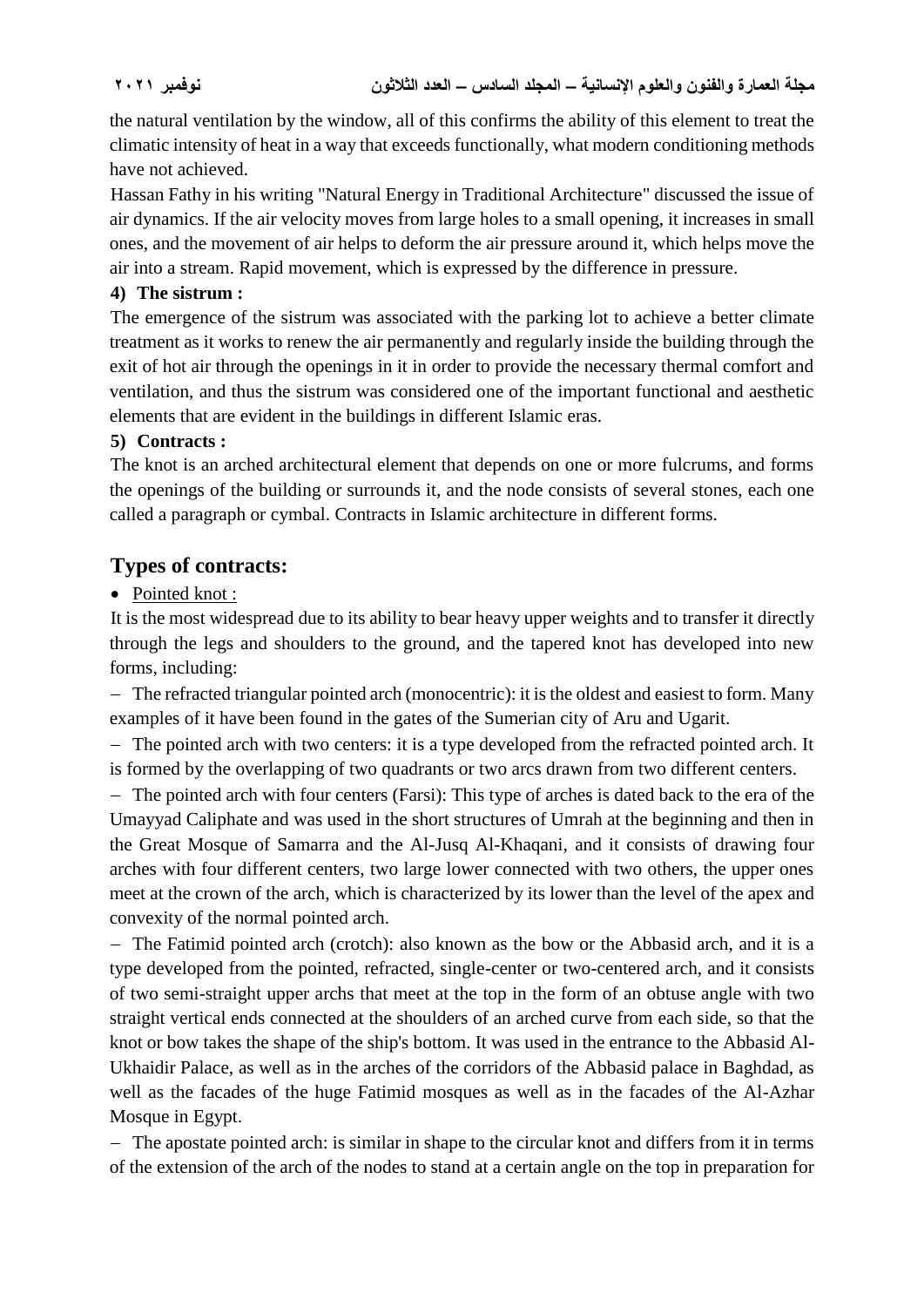giving the required design, and this angle differs in contrast to the proportions in the same contract, and this type of contract is distinguished by being the most suitable for many others. The buildings due to its relative capacity due to the construction of two sides on different centers taking into account the distance between each center, as well as the possibility of modifying the proportions in the opening of the arrow and the chord as needed due to the absence of fixed standard ratios linking the length and width of the arch or the nodes. The pointed arch left a clear imprint in the Gothic architecture that was moved across Andalusia, as it appeared in Notre Dame Cathedral in Paris in 1163 AD and in many western buildings due to its importance and ability to concentrate the forces of upper and lateral pressure at specific points that could not meet the clinical vaults in ancient Romanesque architecture.

 The three-lobed complex ganglia: This node was formed as a result of the merging of two types of contracts, the outer pointed and the inner three-lobed, which share one of them with the other in one central point.

#### **6) Windows :**

They may be narrow from the inside and wide from the outside to expand the angle of view on the one hand, to achieve the amount of light, and to prevent direct rays from entering on the other side.

In Islamic homes, wide windows overlook the inner courtyard, while narrow windows appear in the outer walls, for climatic, religious and social purposes, so it is not permissible for the homeowner to be exposed to the gaze of curious people or passers-by from outside the house.

The windows are divided into two types, the first type is the sunshades, which are windows made of stone, marble or plaster hollowed out with geometric, plant or written motifs, and the spaces are often filled with stained glass. Among the first marble solar panels are those in the Umayyad Mosque. As for the second type, it is known as the moonlight, which is a narrow skylight that opens above doors, windows, or walls and gives a faint light like moonlight, which explains the origin of its name. The sunshades and moonwalks are among the prominent elements in Arab and Islamic buildings that have been employed to create a relationship between aesthetic and utilitarian value. One of their functions is also to prevent insects that infiltrate from outside the building into the interior.

# **References:**

Okasha, Tharwat : el kiem el gamalia fe el amara el aslamia. El tabaa el ola, dar el shoruk, 1994. Rajab Abdul-Maqsoud Muhammad, Rania : athar el tahoya el tabeaaia ala el tashkeel el maamari. Resalat doctora, kolyet el handasa, gamaet el kahera, 2009

Monhae Hamed Salem, Rabab : el aatbarat el beaia we taetherha fe gamaliat el wagehat el maamaria. Resalat doctora, kolyet el fnon el tatbeia, gamaet helwan, 2010 .

Adel, Rowan : malkef el hawaa kaonsor mn anaser el edaea el mamaria fe madars we massaged el kahera el bakia zamn el mamalek el baharia .

Ali Yusef, Abdul-Raouf : el mashrabya – mn aamal el nadoa el dawlya haol el herf el yadawya fe el amara el aslamia , kahera, 1995

Muhammad Samir Ismail Mustafa, Ola: el ryada fe fkr el mamare el masre el alame Hassan fathai, magalet el amara we el fnon .

Shaalan Al-Tayyar, Muhammad:el akoas we el okod fe el amara el aslamia, ethad el kotab el arab, 2016 .